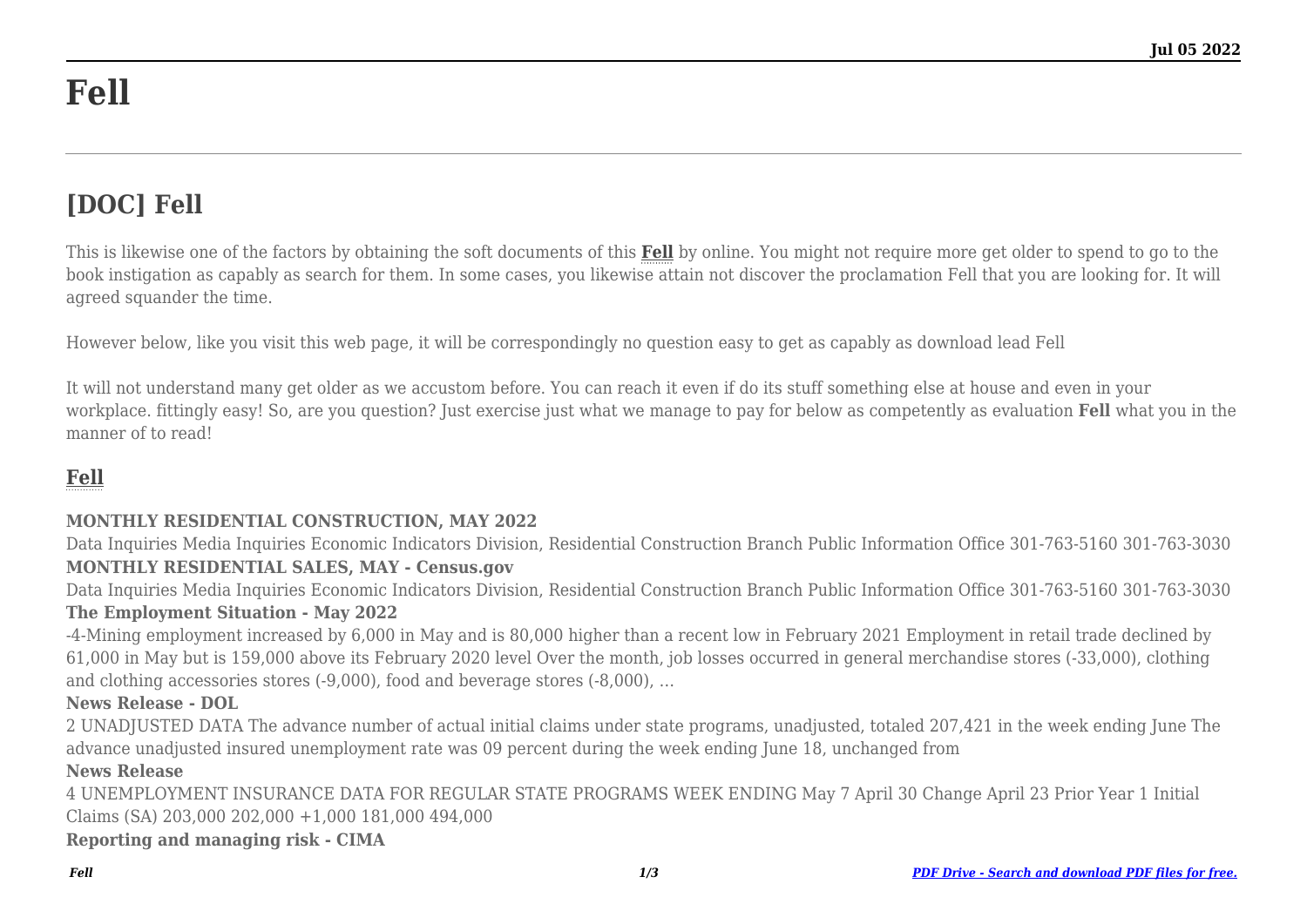4 | Reporting and managing risk A look at current practice in the private and public sectors Tesco: risk in the round • Customer loyalty is the group's defining objective • An easy to use version of the balanced scorecard helps all

#### **Mortality in the United States, 2020**

NCHS Data Brief No 427 December 2021 5 Data comparisons from 2019 to 2020 for COVID-19 are not applicable because COVID-19 was a

#### **March 2022 Economic and Market Report - ACEA**

New car registrations in the EU fell by 24% to 97 million in 2021, in spite of the record low base of comparison of 2020 This fall was mainly a result of the semiconductor shortage that negatively impacted car production, particularly during the second half of 2021 Total EU car registrations last year were 33 million units

#### **Lithium - USGS**

Prepared by Brian W Jaskula [(703) 648–4908, bjaskula@usgsgov] LITHIUM (Data in metric tons of lithium content unless otherwise noted) Domestic Production and Use: The only lithium production in the United States was from a brine operation in

#### **Stock Market Indicators: Bull/Bear Ratios - Yardeni Research**

Stock Market Indicators: Bull/Bear Ratios Yardeni Research, Inc June 29, 2022 Dr Edward Yardeni 516-972-7683 eyardeni@yardenicom Joe Abbott 732-497-5306

#### **Work Health and Safety in the Agricultural Industry**

participation in the agricultural industry is increasing Although the number of agricultural workers fell by 8 per cent between 2005 and 2014, the number of agricultural workers aged 65 years and above increased by 35 per cent (ABS 2014) This age group now accounts for 16 per cent of agricultural workers, which is over five times higher than the

#### **Consolidated Financial Statements - Apple**

Apple Inc CONDENSED CONSOLIDATED STATEMENTS OF CASH FLOWS (Unaudited) (In millions) Nine Months Ended June 29, 2019 June 30, 2018 Cash, cash equivalents and restricted cash, beginning balances \$ 25,913 \$ 20,289

#### **Meta Reports Fourth Quarter and Full Year 2021 Results …**

Dec 31, 2021 · CFO Outlook Commentary We expect first quarter 2022 total revenue to be in the range of \$27-29 billion, which represents 3-11% year-over-year growth

#### **Gross Domestic Product, First Quarter 2022 (Advance Estimate)**

Apr 28, 2022 · - 2 - Real GDP and Related Aggregates Real GDP decreased 14 percent (annual rate) in the first quarter of 2022, following an increase of 69 percent in the fourth quarter of 2021

#### **The Art Market 2022**

Tables and Figures 3 Acknowledgments 9 Director's Foreword 11 Foreword by UBS 12 35 | Post-War and Contemporary Art 161 36 | Modern Art 171 37 | Impressionism and Post-Impressionism 176 38 | Old Masters and European Old Masters 181 Key Findings 14 1 The Global Art Market in 2021 Key Findings 21 11 | Overview of Global Sales 23 12 | Regional Market Performance 28

#### **STEVEN LEVITSKY & DANIEL ZIBLATT**

4 HOW DEMOCRACIES DIE night, "Democracy is infected And Chávez is the only antibi-otic we have" When Chávez launched his promised revolution, he did so